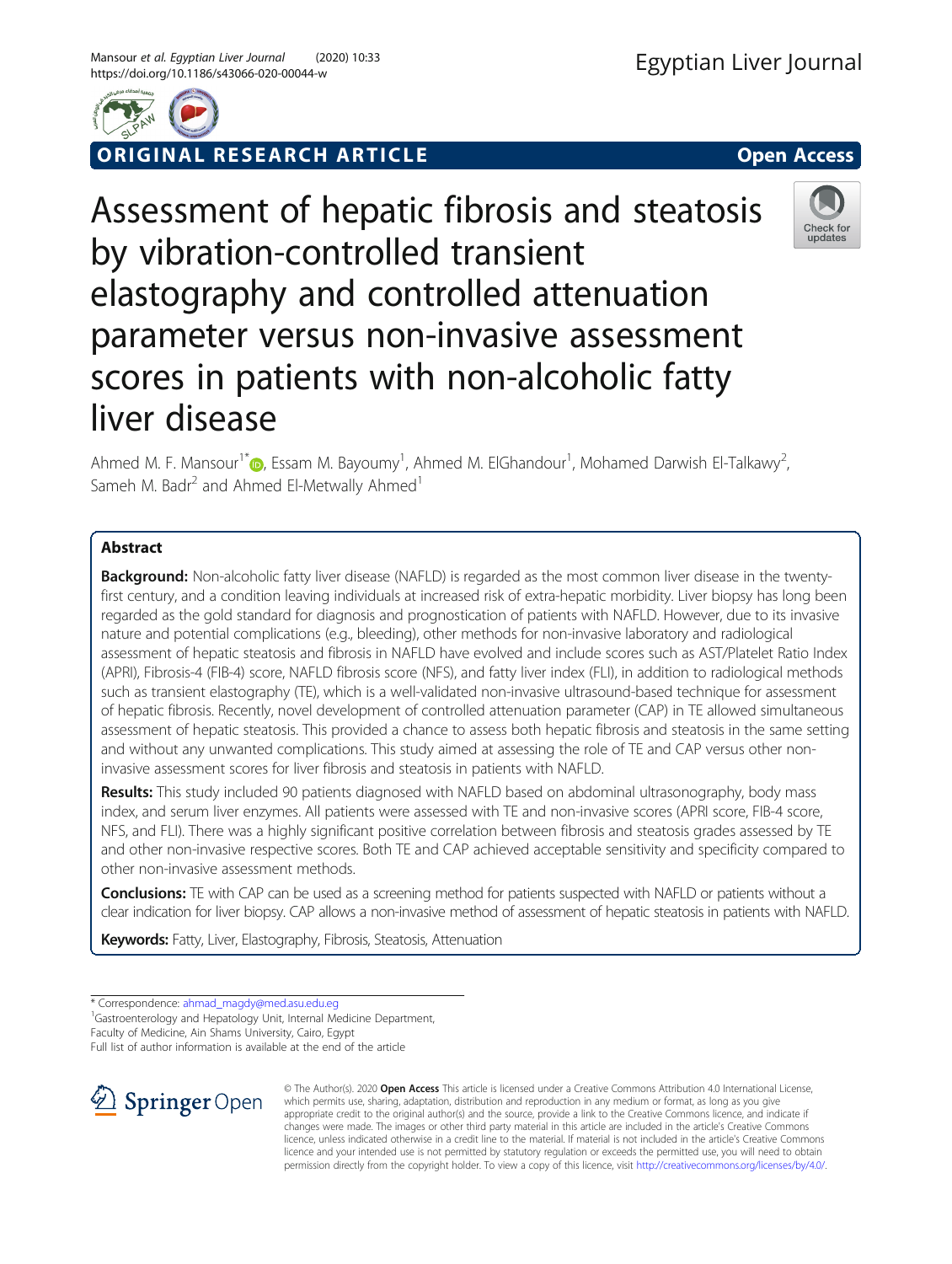## Background

Non-alcoholic fatty liver disease (NAFLD) is regarded as the most common liver disease in the twenty-first century [\[1](#page-8-0)], a growing risk factor for hepatocellular carcinoma (HCC), a leading indication for liver transplantation [[2\]](#page-8-0), and a condition leaving individuals at increased risk of extra-hepatic morbidity and mortality [\[3](#page-8-0)].

Over the past 2 decades, NAFLD has grown from a relatively unknown disease to the most common cause of chronic liver disease in the world. In fact, 25% of the world's population is currently thought to have NAFLD [[4\]](#page-8-0). The clinical spectrum of NAFLD ranges from a relatively benign fatty infiltration to non-alcoholic steatohepatitis (NASH) that can progress to liver cirrhosis, liver cell failure, or HCC [[5\]](#page-8-0). NAFLD is also associated with an increased risk of mortality due to liver disease and cardiovascular disease. The distinction of different forms of NAFLD is important in the clinical management of patients due to very different prognoses. Furthermore, liver fibrosis has emerged as the strongest predictor of longterm outcomes in patients with NAFLD [\[6\]](#page-8-0).

The evaluation of liver fibrosis severity has become the main issue to verify the prognosis of NAFLD patients, and liver biopsy has long been regarded as the gold standard in this aspect. However, histological interpretation of liver biopsy is subject to micro-inhomogeneity, sampling errors, presence of un-fragmented cores, and observer variability among pathologists. Moreover, the invasive nature of this procedure in addition to its potential life-threatening complications such as bleeding, hematoma, and pain necessitated the identification of alternative non-invasive tools to replace liver biopsy in diagnosis and prognostication of NAFLD patients [\[7](#page-8-0)].

Non-invasive laboratory and radiological assessment methods for hepatic steatosis and fibrosis in NAFLD have evolved during the past decade, and these methods may be able to overcome the limitations of liver biopsy. These methods include scores such as AST/platelet ratio index (APRI) score, fibrosis-4 (FIB-4) score, NAFLD fibrosis score (NFS), and fatty liver index (FLI), in addition to radiological methods such as transient elastography (TE), which is an ultrasound-based technique and considered as one of the most extensively used and well-validated non-invasive methods for assessment of hepatic fibrosis [[8\]](#page-8-0).

Presently, non-invasive assessment of hepatic fibrosis may be conducted using both combined biochemical markers such as cytokeratin 18 (CK18) and specific devices such as TE [\[9](#page-8-0)]. Liver stiffness measurement (LSM) by TE (FibroScan, Echosens, Paris) uses ultrasoundbased technology for quantitative assessment of hepatic fibrosis. It has been shown to be sufficiently accurate to predict the fibrosis stage in NAFLD patients [\[10\]](#page-8-0).

Vibration-controlled transient elastography (VCTE) measures the speed of a mechanically induced shear wave using pulse-echo ultrasonic acquisitions in a much larger portion of the tissue, approximately 100 times more than a liver biopsy core. However, prior studies evaluating the performance of VCTE in NAFLD have been limited by medium (M) size probes with an ultrasound probe frequency of 3.5 MHz to measure LSM at a depth of 2.5 and 6.5 cm from the skin. LSM assessed by VCTE has been shown to be an easy to perform, noninvasive test to reliably estimate the degree of liver fibrosis in patients with NAFLD [[11\]](#page-8-0).

The newer version of VCTE had several features that not only overcome its prior limitations, but also enhance its role as a diagnostic tool in the evaluation of patients with NAFLD. It is currently approved by the regulatory authorities to measure a 3.5 MHz ultrasound coefficient of attenuation, known as the controlled attenuation parameter (CAP).

CAP is a new technology based on the principle of the ultrasonic attenuation of transient elastography depending on the viscosity [fat] of the medium [liver] and the distance of propagation of the ultrasonic signals into the liver, providing a useful method for the quantitative detection of liver fat content and is considered a better assessment method for hepatic steatosis. Compared with ultrasound, this technology improves the sensitivity and specificity for the diagnosis of fatty liver and can be used for universal screening, diagnosis, and follow-up in NAFLD patients [\[12\]](#page-8-0).

While LSM is measured in kilopascals (KPa), CAP is measured in decibels per meter (dB/m) and reflects the decrease in the amplitude of ultrasound signal in the liver [\[13](#page-8-0)]. Therefore, a higher CAP is reflective of the higher degree of steatosis. CAP is displayed only when LSM is valid, as it is only computed from the ultrasound signals used for acquiring LSM. The shear wave speed with an estimation of stiffness and CAP currently allows for simultaneous assessment of both liver fibrosis and steatosis [[14\]](#page-8-0).

This study aimed at the evaluation of the role of TE and CAP in the assessment of both liver fibrosis and steatosis in comparison to other non-invasive assessment scores such as APRI, FIB-4, NFS, and FLI in patients with NAFLD.

## Methods

This study included 90 patients with NAFLD recruited from the outpatient clinics of Ain Shams University Hospitals and Theodor Bilharz Research Institute over a 6-month period from June to December 2019. All participants provided written informed consent prior to enrollment. Written consents were approved by the ethical committee of both institutions.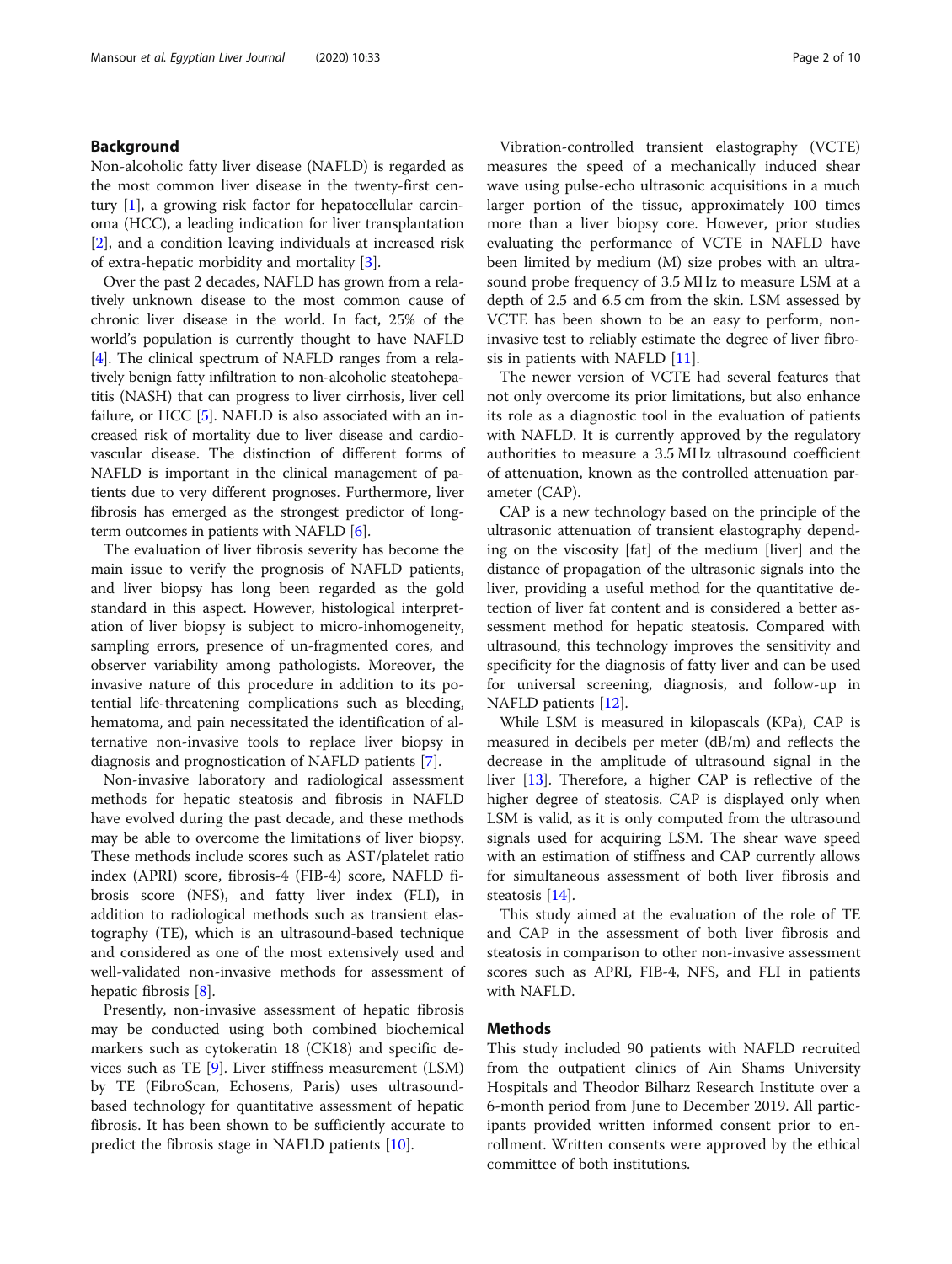All patients were subjected to thorough history taking and clinical examination with special emphasis on the presence of risk factors, previous history, signs or symptoms, or complications of chronic liver disease or viral hepatitis. All patients with causes of liver disease other than NAFLD (e.g., viral hepatitis, hepatocellular carcinoma, Wilson's disease, and hemochromatosis) were excluded. Physical measurements were done and included:

- Body mass index (BMI): weight (kg)/height  $(m)^2$  $(normal: < 25)$
- Waist circumference (WC): measured horizontally at the level of the navel without compressing the skin. (Normal: males 78:94 cm, females 64:80 cm).

Routine laboratory investigations were done for all patients participating in the study, including complete blood count, liver function tests, renal function tests, lipid profile, blood glucose levels, thyroid function tests, and coagulation profiles.

Pelviabdominal ultrasound was done to all patients using the Philips Envisor C HD device. Measurements were performed after overnight fasting with the patient in a supine position with emphasis on measuring the span of the right hepatic lobe in the mid-clavicular line on oblique view and classified as shrunken  $( $11 \text{ cm}$ ),$ average  $(11-15 \text{ cm})$ , or enlarged ( $> 15 \text{ cm}$ ). Hepatic texture as regards fat infiltration was also noted.

The diagnosis of NAFLD in recruited patients depended on high BMI, abnormalities in liver enzymes, detection of hepatic steatosis on pelviabdominal ultrasonography, features of metabolic syndrome, and noninvasive assessment scores for hepatic fibrosis, e.g., FIB-4, APRI, NFS, and hepatic steatosis, e.g., FLI [\[15](#page-8-0)].

VCTE was done for all patients using FibroScan 502 (Echosens, Paris, France) device using two probes: M+ and XL+, which was available at the participating institutions, for measuring LSM and CAP.

All studies were performed by a dedicated study coordinator using standardized protocols as provided by the manufacturer. Two scans were performed during the same visit several minutes apart by the same coordinator (intra-operator assessment) or by a second coordinator (inter-operator assessment) in a subset of participants. Only patients with 10 valid measures were included, and poor results were excluded from the analysis. According to the manufacturer's instructions, in addition to previous studies, the stages of fibrosis (F0: 1–6, F1: 6.1–7, F2: 7–9, F3: 9.1–10.3, and F4: ≥ 10.4) were defined in kPa [[15,](#page-8-0) [16](#page-8-0)]. Moreover, steatosis stages (S0: < 215, S1: 216– 252, S2: 253–296, S3: > 296) were defined in dB/m [\[17](#page-8-0)].

Fibrosis and steatosis scores were also calculated for each patient using standardized equations (APRI [\[18](#page-8-0)], FIB-4 [\[19](#page-8-0)], NFS [\[20](#page-8-0)], and FLI [\[21](#page-8-0)]).

The results were tabulated and statistically analyzed using computer software (SPSS version 25 for Windows, SPSS Inc., Chicago, IL). Descriptive statistics included mean and standard deviation for quantitative variables, in addition to number and percentage for qualitative variables. Correlation between dependent and independent variables was done using Pearson's and Spearman rank correlation coefficients. Diagnostic accuracy was assessed through sensitivity, specificity, and accuracy using receiver operator characteristics (ROC) curve. Significance levels were determined based on the level of probability  $(p)$ where  $p < 0.05$  indicated a significant difference and  $p <$ 0.001 indicated a highly significant difference.

## Results

This cross-sectional study included 90 adult patients (Table [1](#page-3-0)) with NAFLD, divided into 62 females (68.9 %) and 28 males (31.1 %), aging 18–72 years (mean age  $45.53 \pm 11.5$ , who have either abnormal serum transaminases or GGT levels, or steatosis at ultrasonography, or have one or more of the following features of metabolic syndrome:

- Fasting blood glucose greater than 110 mg/dl or a previous diagnosis of diabetes mellitus.
- BMI of 27 or higher or WC greater than 102 cm in males and 88 cm in females.
- Blood pressure greater than 130/85 or current antihypertensive treatment.
- Triglyceride levels greater than 150 mg/dl or current use of fibrates.
- HDL-cholesterol lower than 40 mg/dl (males) and 50 mg/dl (females).

There was a highly significant positive correlation between fibrosis grades assessed by TE and other noninvasive scores and lab parameters (APRI, FIB-4, NFS), ALT, AST, and gamma-glutamyl transferase (GGT), in addition to a highly significant negative correlation between fibrosis grades and platelet count (Table [2\)](#page-4-0).

As regards grades of hepatic steatosis, there was a statistically significant positive correlation with BMI, WC, FLI, and presence of diabetes mellitus, in addition to a highly significant positive correlation with lab parameters such as ALT, AST, GGT, cholesterol, and triglycerides. Detailed correlation and regression results are summarized in Table [3](#page-5-0).

Evaluation of the diagnostic accuracy of TE showed that the best cut-off value for fibrosis detection by TE (LSM) vs. APRI, FIB-4, and NFS scores is overall average 5.2 which fulfills the highest sensitivity, specificity, and accuracy (85.30%, 47.70%, and 85.48%, respectively, AUC 0.742). Detailed results are summarized in Table [4](#page-5-0).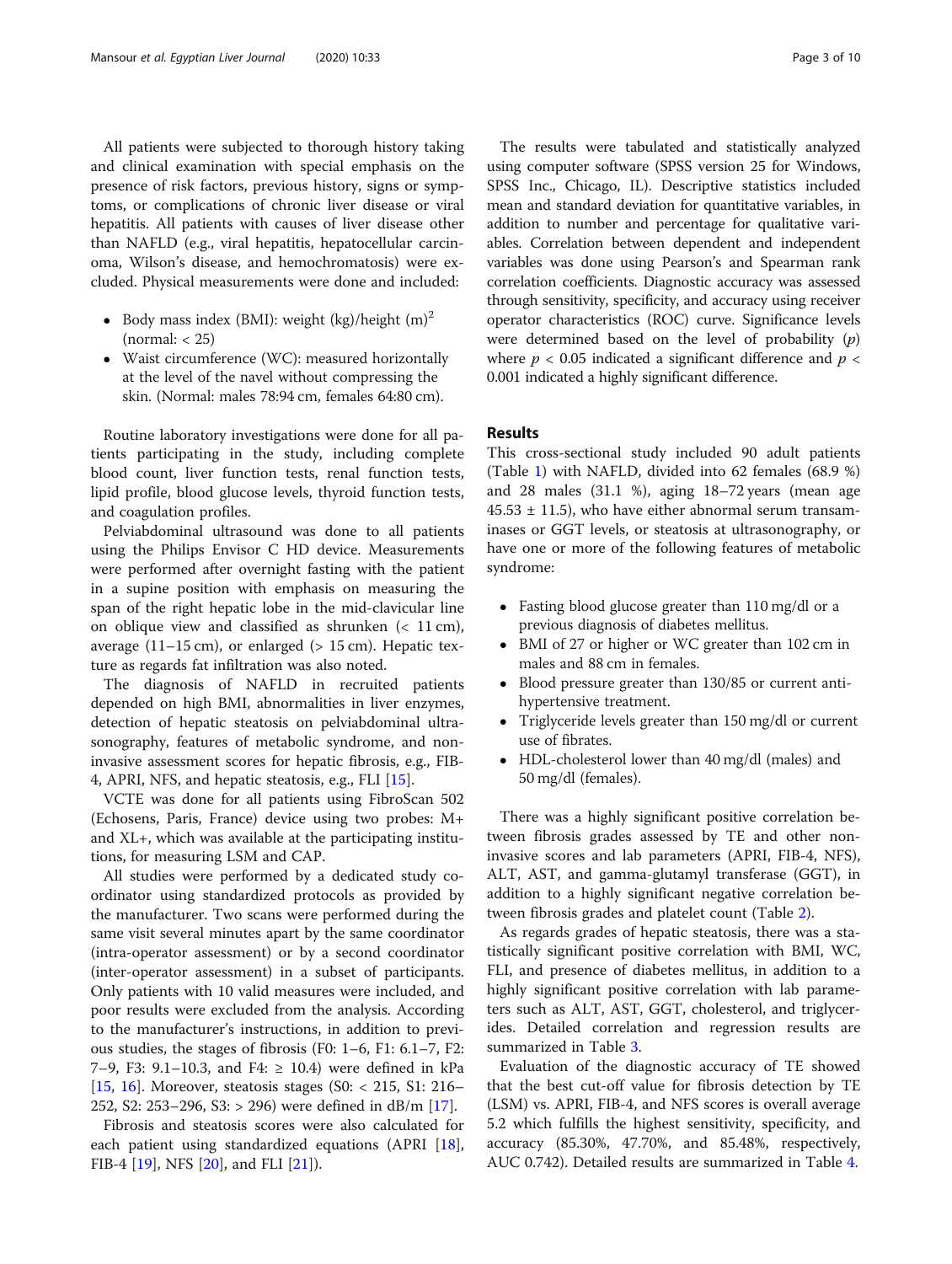On the other hand, evaluation of the diagnostic accuracy of CAP showed that the best cut-off value for steatosis detected by CAP vs. FLI score is 220.5 which fulfills the highest sensitivity, specificity, and accuracy (86.00%, 65.0%, and 85.65%, respectively). Detailed results are summarized in Table [5](#page-6-0).

## **Discussion**

NAFLD is regarded as the most common liver disease in the twenty-first century, and it is present if at least 5% of the liver weight is fat without excess alcohol consumption or secondary causes of fat accumulation in the background. Approximately 25% of adults around the world have NAFLD, and the prevalence is still increasing.

The majority of patients in this study had no or mild liver fibrosis [F0: 52 (57.78%), F1: 20 (22.22%)], while 16 patients showed moderate fibrosis [F2: 16 (17.78%)], and only 2 patients showed advanced fibrosis [F4:2 (2.22%)]. These results come against the results of another study done by Fallatah and his colleagues assessing the role of FibroScan compared to other non-invasive assessment scores in 122 Saudi patients with NAFLD. In his study,

there was a high percentage of patients showing advanced liver fibrosis by FibroScan [F4: 40 (32.8%)]. These contradicting results can be possibly attributed to demographic differences between patient populations of the two studies, where there is a high prevalence of metabolic syndrome and type 2 diabetes mellitus in the Saudi population, explaining the high prevalence of advanced NAFLD-related liver fibrosis [\[16](#page-8-0)].

On the other hand, our results agree with Fallatah et al. study which concluded that there was a significant positive correlation between LSM detected by TE as compared to APRI and FIB-4 results ( $r = 0.51$ ,  $r = 0.50$ ,  $p < 0.001$ ) [[16\]](#page-8-0). This also agrees with Sumida et al. who compared the results of 6 non-invasive markers of liver fibrosis based on data from 576 biopsy-proven NAFLD patients and found the sensitivity and specificity of FIB-4 score for the diagnosis of significant fibrosis was 90% and 64%, respectively, with diagnostic accuracy 87.1% (AUROC 0.871) [[22](#page-8-0)]. Our study also goes with Boursier et al. who found the diagnostic accuracy of FIB-4 score for the diagnosis of significant fibrosis was 70.4% (AUROC 0.704) [\[23](#page-8-0)].

Moreover, the current study showed that there was statistically highly significant correlation between NFS score and LSM by TE  $(r = 0.60, r = 0.53, p < 0.001)$ , which goes with results of another study done by Samy and colleagues who evaluated 60 patients with NAFLD and assessed fibrotest, NFS, FIB-4 score, and LSM by TE in the detection of liver fibrosis depending on liver biopsy and showed there was a statistically significant association between fibrosis and NFS value [\[24\]](#page-8-0).

We also found that there is statistically highly significant negative correlation between platelet count and LSM by TE  $(r = -0.81, r = 0.70, p < 0.001)$ , and this agree with Fallatah et al. who found a strong negative correlation between platelet count and stiffness, as thrombocytopenia in liver disease is associated with advanced fibrosis and even cirrhosis [[16\]](#page-8-0).

Moreover, there was a highly significant statistical correlation between ALT, AST, and LSM measured by TE  $(r = 0.54, r = 0.52, p < 0.001$  and  $r = 0.52, r = 0.59, p <$ 0.001, respectively), which agrees with Fabrellas and his colleagues who evaluated 215 subjects with metabolic risk factors without known liver disease identified randomly from a primary care center. A control group of 80 subjects matched by age and sex without metabolic risk factors was also studied. CAP and LSM were assessed using TE and found that there was a good statistical correlation between liver transaminases and increased LSM, suggestive of liver fibrosis [[25\]](#page-8-0).

As regards GGT, the current study showed a highly significant statistical correlation between GGT and LSM by TE ( $r = 0.60$ ,  $r = 0.87$ ,  $p < 0.001$ ), which goes in accordance with other study done by Mansour et al. who

<span id="page-3-0"></span>Table 1 Basic patients' demographic data and characteristics

| Parameter                    | $N$ (%)/mean $\pm$ SD       |  |
|------------------------------|-----------------------------|--|
| Gender                       |                             |  |
| Male                         | 28 (31.1%)                  |  |
| Female                       | 62 (68.9%)                  |  |
| Age (years)                  | 45.53 ± 11.5 (Range: 18-72) |  |
| BMI (Kg/m <sup>2</sup> )     | $35.59 \pm 5.77$            |  |
| WC (cm)                      | $109.44 \pm 11.54$          |  |
| Diabetes mellitus            |                             |  |
| Yes                          | 47 (52.2%)                  |  |
| <b>No</b>                    | 43 (47.8%)                  |  |
| Fibrosis grade               |                             |  |
| F <sub>0</sub>               | 52 (57.78%)                 |  |
| F1                           | 20 (22.22%)                 |  |
| F <sub>2</sub>               | 16 (17.78%)                 |  |
| F4                           | 2(2.22%)                    |  |
| Steatosis grade              |                             |  |
| S <sub>0</sub>               | 11 (12.2%)                  |  |
| S1<br>18 (20.0%)             |                             |  |
| S <sub>2</sub><br>31 (34.4%) |                             |  |
| S <sub>3</sub>               | 30 (33.3%)                  |  |
| Overall LSM                  | $8.61 \pm 1.48$             |  |
| <b>APRI</b>                  | $10.74 \pm 7.29$            |  |
| $FIB-4$                      | $0.92 \pm 0.56$             |  |
| <b>NFS</b>                   | $-1.61 \pm 2.922$           |  |
| FLI                          | $57.8 \pm 7.73$             |  |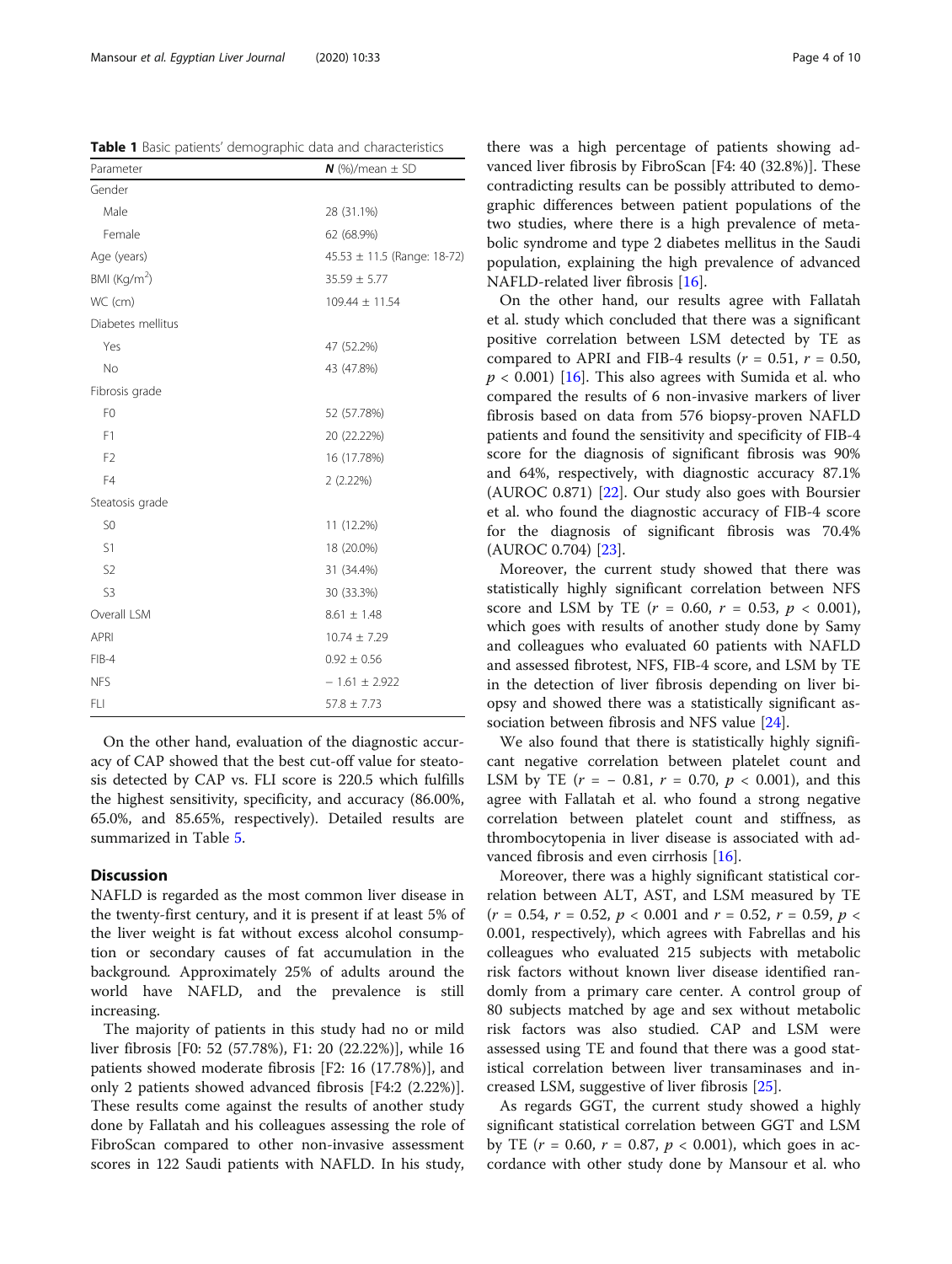<span id="page-4-0"></span>Mansour et al. Egyptian Liver Journal (2020) 10:33 Page 5 of 10

Table 2 Correlation and regression between fibrosis grades by TE and different non-invasive parameters for liver fibrosis

| Relations              |                       | Correlation and regression                          | $P$ value |
|------------------------|-----------------------|-----------------------------------------------------|-----------|
| <b>APRI</b>            | <b>Fibrosis value</b> | $r = 0.76$                                          | 0.0001    |
|                        | Fibrosis grade        | $r = 0.73$                                          | 0.0001    |
|                        | Regression            | Fibrosis value = $3.242 + 0.233$ (APRI)             | 0.0001    |
| $FIB-4$                | <b>Fibrosis value</b> | $r = 0.69$                                          | 0.0001    |
|                        | Fibrosis grade        | $r = 0.64$                                          | 0.0001    |
|                        | Regression            | Fibrosis value = $3.221 + 2.732$ (FIB-4)            | 0.0001    |
| <b>NFS</b>             | <b>Fibrosis value</b> | $r = 0.53$                                          | 0.0001    |
|                        | Fibrosis grade        | $r = 0.60$                                          | 0.0001    |
|                        | Regression            | Fibrosis value = $5.530 + 0.161$ (NFS)              | 0.0001    |
| <b>Platelet counts</b> | <b>Fibrosis value</b> | $r = -0.70$                                         | 0.0001    |
|                        | Fibrosis grade        | $r = -0.81$                                         | 0.0001    |
|                        | Regression            | Fibrosis value = $11.922 - 0.020$ (platelet counts) | 0.0001    |
| <b>ALT</b>             | <b>Fibrosis value</b> | $r = 0.52$                                          | 0.0001    |
|                        | Fibrosis grade        | $r = 0.54$                                          | 0.0001    |
|                        | Regression            | Fibrosis value = $2.698 + 0.101$ (ALT)              | 0.0001    |
| <b>AST</b>             | <b>Fibrosis value</b> | $r = 0.59$                                          | 0.0001    |
|                        | Fibrosis grade        | $r = 0.52$                                          | 0.0001    |
|                        | Regression            | Fibrosis value = $1.670 + 0.130$ (AST)              | 0.0001    |
| <b>GGT</b>             | <b>Fibrosis value</b> | $r = 0.60$                                          | 0.0001    |
|                        | Fibrosis grade        | $r = 0.87$                                          | 0.0001    |
|                        | Regression            | Fibrosis value = $2.045 + 0.113$ (GGT)              | 0.0001    |

analyzed 108 patients with NAFLD and found a statistically significant correlation between GGT and LSM by TE  $(r = 0.242, p < 0.05)$  [\[26](#page-8-0)].

As regards liver steatosis grades, the current study showed that most patients had marked hepatic steatosis as demonstrated by CAP [S2: 31 (34.4%), S3: 30 (33.3%)], while the rest showed mild steatosis [S0: 11 (12.2%), S1: 18 (20%)]. This comes against the results of another study by de Lédinghen and his colleagues which concluded that the majority of patients showed no or mild steatosis [S0: 58 (51.8%), S1: 21 (18.8%)], while the rest of the patients showed more advanced steatosis grades [S2: 16 (14.3%), S3: 17 (15.2%)]. The discrepancy in the results between the two studies can be attributed to differences in the study population, where in his study, the mean BMI of patients was  $26 \text{ kg/m}^2$ , while in our current study, the patients had mean BMI of 35.59 ± 5.77. It is clear from this data that the patients in the current study had higher mean body weight and thus are expected to be more liable to hepatic steatosis [[17\]](#page-8-0).

We also found that there is a statistically highly significant correlation between FLI and steatosis measured by CAP ( $r = 0.60$ ,  $r = 0.53$ ,  $p < 0.001$ ), and this revealed that FLI has a high discriminatory power in the diagnosis of NAFLD. This result agrees with Motamed and his colleagues who analyzed 5052 subjects and found that there was a significant positive high correlation observed between serum FLI and NAFLD (AUC = 0.8656, 95% CI 0.8548–0.8764) which was also confirmed by binary regression, to the point that a one-unit increase in FLI led to a 5.8% increase in the chance of developing NAFLD and showed good predictive performance in the diagnosis of NAFLD [\[27\]](#page-8-0). Additionally, this agrees with Dehnavi et al. who analyzed 212 patients with NAFLD and found that FLI was significantly associated with NAFLD (OR = 1.062, 95%CI 1.042–1.082,  $p < 0.001$ ), and that mean FLI, BMI, WC, TG, and GGT were all significantly higher in NAFLD patients than in non-NAFLD participants, and that a one unit increase in FLI elevated the chance of developing NAFLD by 6.2% [\[28](#page-8-0)].

We also found that there is a statistically significant correlation between GGT and steatosis measured by CAP ( $r = 0.60$ ,  $r = 0.53$ ,  $p < 0.001$ ) which goes with the findings of Dehnavi et al. who concluded that there is a statistically significant correlation between GGT and steatosis (AUC = 0.66, 95%CI = 0.58–0.75,  $p < 0.001$ ) [[28\]](#page-8-0). This also agrees with Motamed et al. who found that there was a significant positive high correlation was observed between serum GGT and NAFLD (AUC = 0.6927, 95% CI 0.6772–0.7081),  $p < 0.0001$  [[27\]](#page-8-0).

We also found that there is a highly significant statistical correlation between TG and serum cholesterol as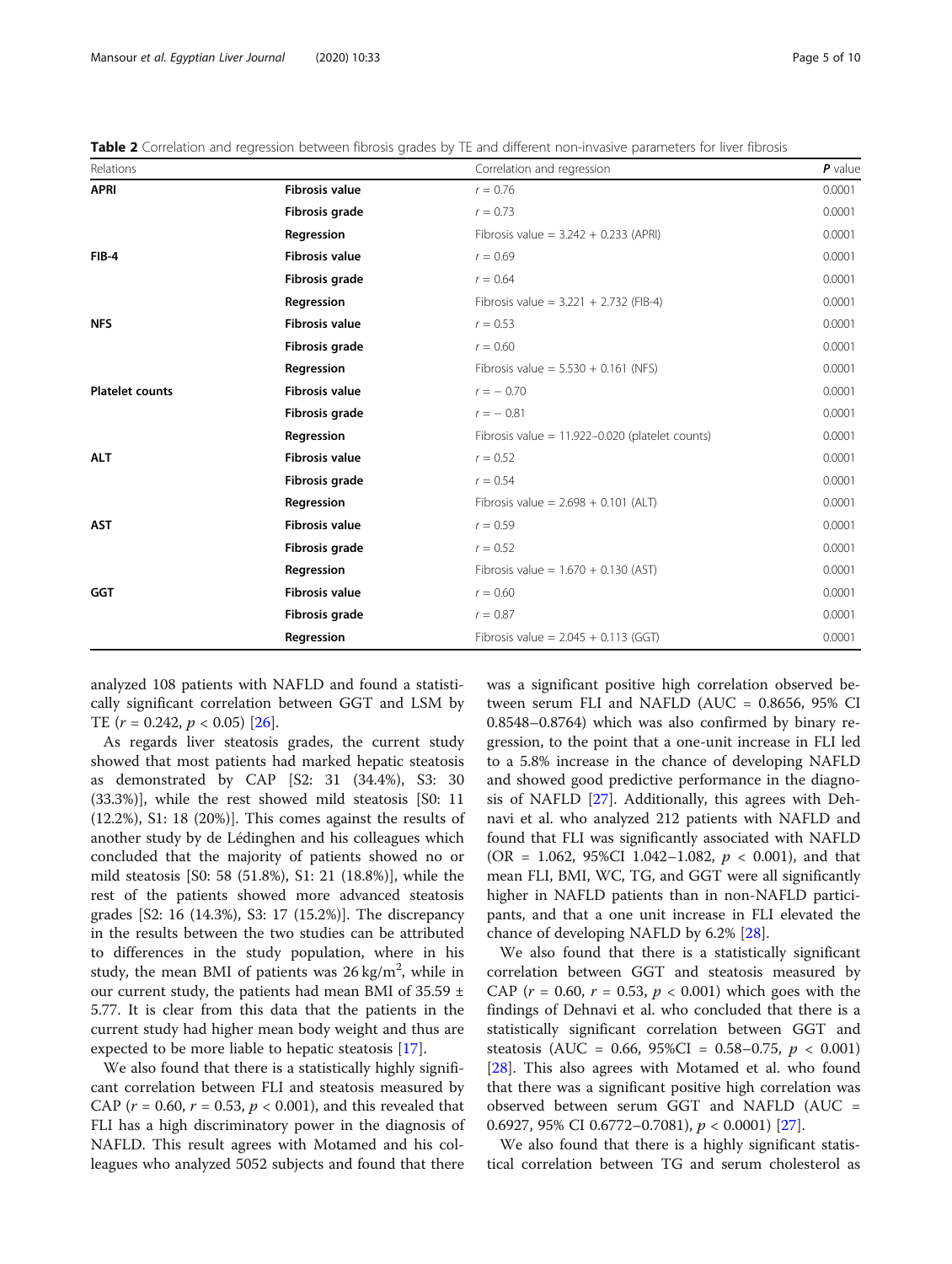<span id="page-5-0"></span>Mansour et al. Egyptian Liver Journal (2020) 10:33 Page 6 of 10

| Table 3 Correlation and regression between steatosis grades by CAP and different non-invasive parameters for liver steatosis |  |  |  |
|------------------------------------------------------------------------------------------------------------------------------|--|--|--|
|                                                                                                                              |  |  |  |

| Relations         |                        | Correlation and regression                             | $P$ value |
|-------------------|------------------------|--------------------------------------------------------|-----------|
| <b>FLI</b>        | <b>Steatosis value</b> | $r = 0.26$                                             | 0.012     |
|                   | Steatosis grade        | $r = 0.44$                                             | 0.0001    |
|                   | Regression             | Steatosis value = $251.005 + 2.006$ (FLI)              | 0.012     |
| <b>BMI</b>        | Steatosis value        | $r = 0.54$                                             | 0.028     |
|                   | Steatosis grade        | $r = 0.59$                                             | 0.004     |
|                   | Regression             | Steatosis value = $246.676 + 0.447$ (BMI)              | 0.019     |
| <b>WC</b>         | Steatosis value        | $r = 0.62$                                             | 0.036     |
|                   | Steatosis grade        | $r = 0.59$                                             | 0.024     |
|                   | Regression             | Steatosis value = $222.269 + 0.369$ (WC)               | 0.003     |
| <b>ALT</b>        | Steatosis value        | $r = 0.56$                                             | 0.0001    |
|                   | Steatosis grade        | $r = 0.57$                                             | 0.0001    |
|                   | Regression             | Steatosis value = $188.947 + 2.445$ (ALT)              | 0.0001    |
| <b>AST</b>        | Steatosis value        | $r = 0.50$                                             | 0.0001    |
|                   | Steatosis grade        | $r = 0.52$                                             | 0.0001    |
|                   | Regression             | Steatosis value = $184.903 + 2.488$ (AST)              | 0.0001    |
| GGT               | Steatosis value        | $r = 0.58$                                             | 0.0001    |
|                   | Steatosis grade        | $r = 0.56$                                             | 0.0001    |
|                   | Regression             | Steatosis value = $218.29 + 0.46$ (GGT)                | 0.0001    |
| ΤG                | <b>Steatosis value</b> | $r = 0.56$                                             | 0.0001    |
|                   | Steatosis grade        | $r = 0.58$                                             | 0.0001    |
|                   | Regression             | Steatosis value = $205.268 + 0.357$ (TG)               | 0.0001    |
| Serum cholesterol | Steatosis value        | $r = 0.64$                                             | 0.0001    |
|                   | Steatosis grade        | $r = 0.78$                                             | 0.0001    |
|                   | Regression             | Steatosis value = $114.586 + 0.721$ (cholesterol)      | 0.0001    |
| <b>DM</b>         | Steatosis value        | $r = 0.46$                                             | 0.026     |
|                   | Steatosis grade        | $r = 0.49$                                             | 0.002     |
|                   | Regression             | Steatosis value = $257.766 + 10.118$ (diabetes or not) | 0.041     |

compared to steatosis measured by CAP ( $r = 0.56$ ,  $r =$ 0.58,  $p < 0.001$ , and  $r = 0.64$ ,  $r = 0.78$ ,  $p < 0.001$ , respectively). This agrees with Kwok et al. who examined 1918 patients with CAP and LSM and found that increased CAP  $\geq$  222 dB/m was associated with higher body weight, BMI, WC, TG, fasting plasma glucose, and ALT. It was also associated with lower HDL cholesterol [\[13\]](#page-8-0).

We also found that there is a statistically significant correlation between BMI and WC in comparison to steatosis grades and values obtained by CAP ( $r = 0.54$ ,  $r = 0.59$ ,  $p <$ 0.028, and  $r = 0.59$ ,  $r = 0.62$ ,  $p < 0.036$ , respectively), and this agrees with Dehnavi et al. who found that there is a highly significant correlation between BMI and WC and steatosis grades and values ( $p < 0.001$ ) [\[28\]](#page-8-0).

Table 4 Sensitivity, specificity, and accuracy for fibrosis by TE (LSM) and non-invasive assessment scores

| Items                      | Fibrosis by LSM vs. APRI | Fibrosis by LSM vs. FIB-4 | Fibrosis by LSM vs. NFS | Average       |
|----------------------------|--------------------------|---------------------------|-------------------------|---------------|
| Best cut-off (KPa)         | 4.50                     | 6.95                      | 4.10                    | 5.20          |
| Area under the curve (AUC) | 0.788                    | 0.917                     | 0.742                   | 0.838         |
| Sensitivity                | 85.70%                   | 85.00%                    | 86.00%                  | 85.30%        |
| Specificity                | 50.00%                   | 52.00%                    | 47.00%                  | 47.70%        |
| Accuracy                   | 85.50%                   | 85.52%                    | 85.47%                  | 85.48%        |
| 95% CI                     | $0.67 - 0.91$            | $0.85 - 0.98$             | $0.64 - 0.85$           | $0.76 - 0.92$ |
| P value                    | 0.0001                   | 0.0001                    | 0.0001                  | 0.0001        |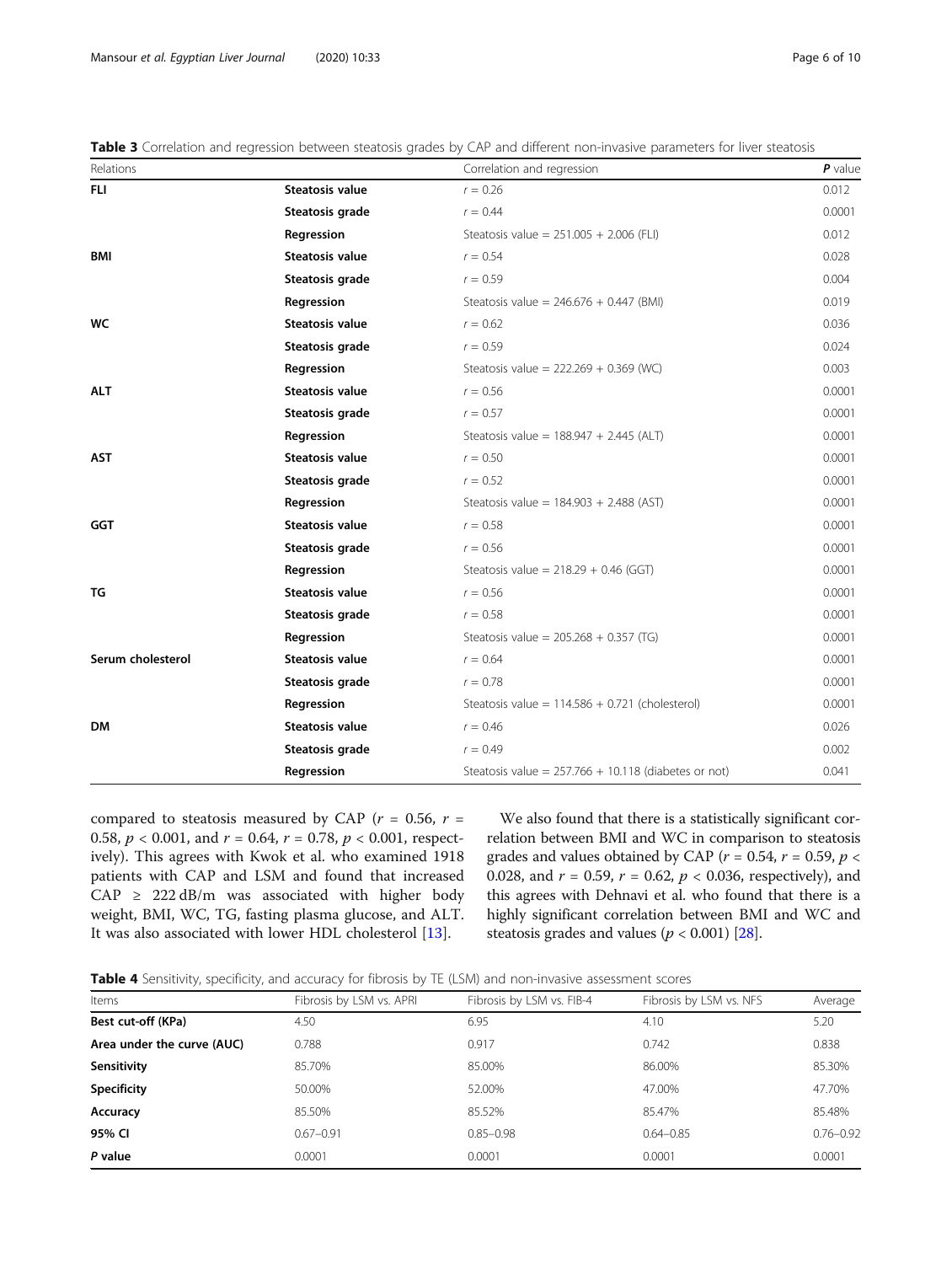<span id="page-6-0"></span>Table 5 Sensitivity, specificity, and accuracy for steatosis by CAP and non-invasive assessment scores

| Items                      | Steatosis by CAP vs. FLI score |
|----------------------------|--------------------------------|
| Best cut-off (dB/m)        | 220.50                         |
| Area under the curve (AUC) | 0.782                          |
| Sensitivity                | 86.00%                         |
| <b>Specificity</b>         | 65.00%                         |
| Accuracy                   | 85.65%                         |
| 95% CI                     | $0.65 - 0.91$                  |
| P value                    | 0.001                          |

The current study also found that there was a statistically significant correlation between DM and steatosis grades and values obtained by CAP ( $r = 0.46$ ,  $r = 0.49$ ,  $p < 0.026$ ), which goes with Kwok et al. who found that there is a significant positive high correlation observed between serum fasting blood glucose and steatosis and that around 32– 62% of diabetic patients were found to have NAFLD [[13](#page-8-0)].

We also found that the best cut-off value for fibrosis detection by TE (LSM) vs. NFS is 4.10 KPa, which fulfills the highest sensitivity, specificity, and accuracy (Table [4\)](#page-5-0). A study by Samy and his colleagues found that, depending on liver biopsy, the sensitivity, specificity, and accuracy of NFS to detect liver fibrosis are good, with AUROCs of 0.94. For mild fibrosis, the sensitivity, specificity, and accuracy of NFS was 89.47%, 90.24%, and 94.7%, respectively. On the other hand, the sensitivity, specificity, and accuracy of NFS in cases of severe liver fibrosis were found to be 100%, 89.8%, and 98.1%, respectively [\[24\]](#page-8-0).

We also found that the best cut-off value for fibrosis detection by TE (LSM) vs. FIB-4 score is 6.95 KPa, which fulfills the highest sensitivity, specificity, and accuracy (Table [4\)](#page-5-0). This also agrees with the results obtained by Samy et al. who concluded that, depending on liver biopsy, the sensitivity, specificity, and accuracy of FIB-4 score to detect liver fibrosis are good, with AUROCs of 0.992 (94.7%, 97.6%, and 99.2%, respectively) [[24\]](#page-8-0). Similarly, another study by Sumida et al. found the sensitivity and specificity of the FIB-4 score for the diagnosis of significant fibrosis was 90% and 64%, respectively, with diagnostic accuracy 87.1% [\[22\]](#page-8-0).

Our results show that the best cut-off value for fibrosis detection by TE (LSM) vs. APRI score is 4.5 KPa, which fulfills the highest sensitivity, specificity, and accuracy (Table [4\)](#page-5-0). This agrees with Kolhe et al. who analyzed histological and clinical data of 100 consecutive urban slum-dwelling patients with NAFLD and showed that APRI had sensitivity, specificity, accuracy, PPV, NPV, and AUROC of 85.2%, 87.7%, 95%, 58.33%, 96.05%, and 0.95, respectively, with a statistically high significant correlation between APRI and biopsy-proven fibrosis [[29\]](#page-8-0).

Our study shows that the best cut-off value for fibrosis detection by TE (LSM) vs. APRI, FIB-4, and NFS scores has an overall average of 5.2 Kpa, which fulfills the highest sensitivity, specificity, and accuracy (85.30%, 47.70%, and 85.48%, respectively, AUC 0.742) (Fig. 1). Similarly, Önnerhag and his colleagues who included 144 patients with biopsy-proven NAFLD showed that FIB-4-index had the highest NPV (91%) and APRI the highest PPV (71%). The AUROC for FIB-4-index, NFS, and APRI acceptably predicted advanced fibrosis with values between 0.81 and 0.86 [\[30](#page-9-0)].

Our study results are close to Hashemi et al. who performed a meta-analysis that enrolled the literature published about LSM detected by TE for the diagnosis and staging of NAFLD and found the sensitivity and specificity of FibroScan in the detection of fibrosis to be 87.5% and 78.4%, respectively [\[31\]](#page-9-0). This also agrees with Boursier et al. who evaluated the diagnostic accuracy of LSM by TE in a cross-sectional study including 452 NAFLD patients; found that its accuracy was 83.1% [\[23](#page-8-0)].

Our study also agrees with Aykut et al. who compared the diagnostic performances of three different non-

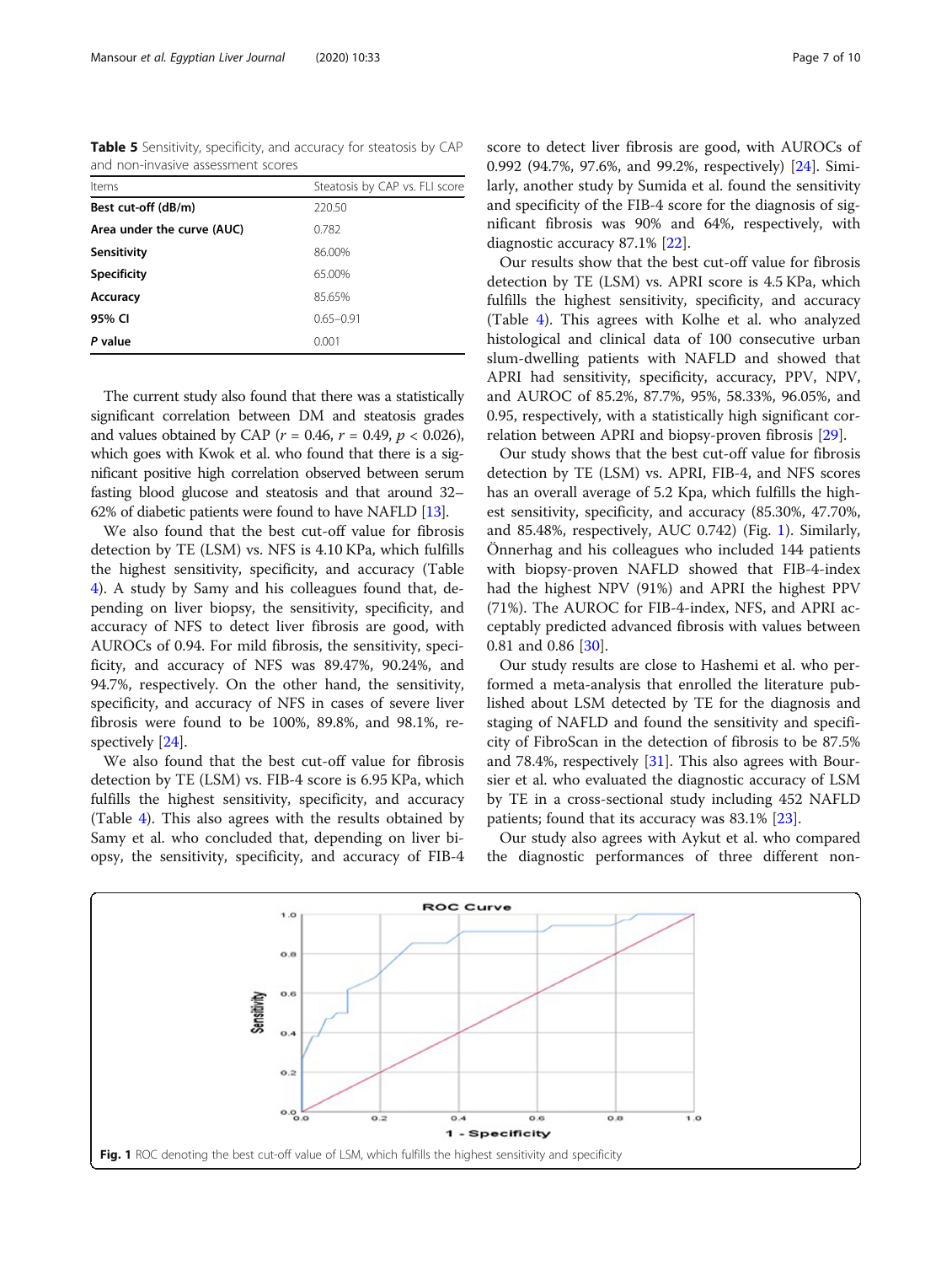invasive methods including TE for the detection of liver fibrosis in a total of 88 patients with biopsy-proven NAFLD and found the diagnostic accuracy 90.2% [[32\]](#page-9-0).

Our results show that the best cut-off value for steatosis detection by CAP vs FLI score is 220.5 dB/m, which fulfills the highest sensitivity, specificity, and accuracy (Table [5](#page-6-0)) (Fig. 2). Motamed et al. also showed that FLI showed good performance in the diagnosis of NAFLD with accuracy equal to  $86.56\%$  (AUC = 0.8656) and revealed that FLI has a high discriminatory power in the diagnosis of NAFLD [\[27\]](#page-8-0). This could be somewhat anticipated due to the fact that FLI is composed of four quantities related to NAFLD, including BMI, WC, GGT, and TG. A high BMI or WC, the main obesity indices, is considered an essential risk factor for NAFLD, and the prevalence of NAFLD substantially increases in obese individuals.

Similarly, Dehnavi et al. investigated the relationship between FLI and NAFLD based on logistic regression and their findings revealed a highly significant positive relationship between FLI and NAFLD, so that even a one unit increase in FLI elevated the chance of developing NAFLD by 6.2% (OR = 1.062, 95%CI 1.042-1.082,  $p$ < 0.001). Even after adjusting for confounding factors such as sex, age, diastolic blood pressure (DBP), FBS, ALT, and LDL, the logistic regression analysis showed a significant positive association between FLI and NAFLD  $(OR = 1.059, 95\% CI\ 1.035 - 1.083, p < 0.001)$  [\[28](#page-8-0)].

These findings go also with Siddiqui et al. who performed a prospective study of 393 adults with NAFLD



who underwent VCTE within 1 year of liver histology analysis and found that the CAP value is positively associated with severity of hepatic steatosis and the crossvalidated AUROC is 76% for classifying patients with  $\ge$ 5% steatosis on histology [\[33](#page-9-0)]. This also goes with Eddowes et al. who evaluated 450 patients and assessed the diagnostic accuracy of CAP and LSM against liver biopsy and found that CAP by TE is accurate noninvasive methods for assessing liver steatosis in patients with NAFLD with an AUROC of 0.87 (95% CI 0.82– 0.92), sensitivity of 0.80, and specificity of 0.83 [\[34\]](#page-9-0).

## Conclusions

- TE including LSM and CAP has the advantages of being a simple, non-invasive, inexpensive, painless, and operator/machine-independent method and displays good application prospects.
- Our study shows a highly significant positive correlation between LSM by TE and other noninvasive assessment scores of liver fibrosis (APRI, FIB-4, and NFS), in addition to ALT, AST, and GGT.
- Moreover, our study shows a highly significant positive correlation between hepatic steatosis measurement as obtained by CAP and other parameters, including BMI, WC, FLI, presence of diabetes mellitus, ALT, AST, GGT, cholesterol, and triglycerides.
- The best cut-off value for liver fibrosis detection by TE (LSM) vs. APRI, FIB-4, and NFS scores is overall average 5.2, which fulfills the highest sensitivity, specificity, and accuracy (85.30%, 47.70%, and 85.48%, respectively, AUC 0.742).
- On the other hand, the best cut-off value for steatosis detected by CAP vs. FLI score is 220.5 which fulfills the highest sensitivity, specificity, and accuracy (86.00%, 65.0%, and 85.65%, respectively).
- The possibility of concomitant assessment of liver fibrosis (using LSM) and of steatosis (using CAP) makes TE a promising non-invasive tool for assessing and quantifying both steatosis and fibrosis in patients with NAFLD.

#### Abbreviations

APRI: AST/platelet ratio index; AUC: Area under the curve; BMI: Body mass index; CAP: Controlled attenuation parameter; CK18: Cytokeratin 18; CI: Confidence interval; dB/m: Decibels/meter; FIB-4: Fibrosis-4 score; FLI: Fatty liver index; GGT: Gamma-glutamyl transferase; HCC: Hepatocellular carcinoma; HDL: High-density lipoproteins; KPa: Kilopascals; LSM: Liver stiffness measurement; NAFLD: Non-alcoholic fatty liver disease; NASH: Nonalcoholic steatohepatitis; NFS: NAFLD fibrosis score; ROC: Receiver operator characteristics; TE: Transient elastography; TG: Triglycerides; VCTE: Vibrationcontrolled transient elastography; WC: Waist circumference

#### Acknowledgements

Not applicable.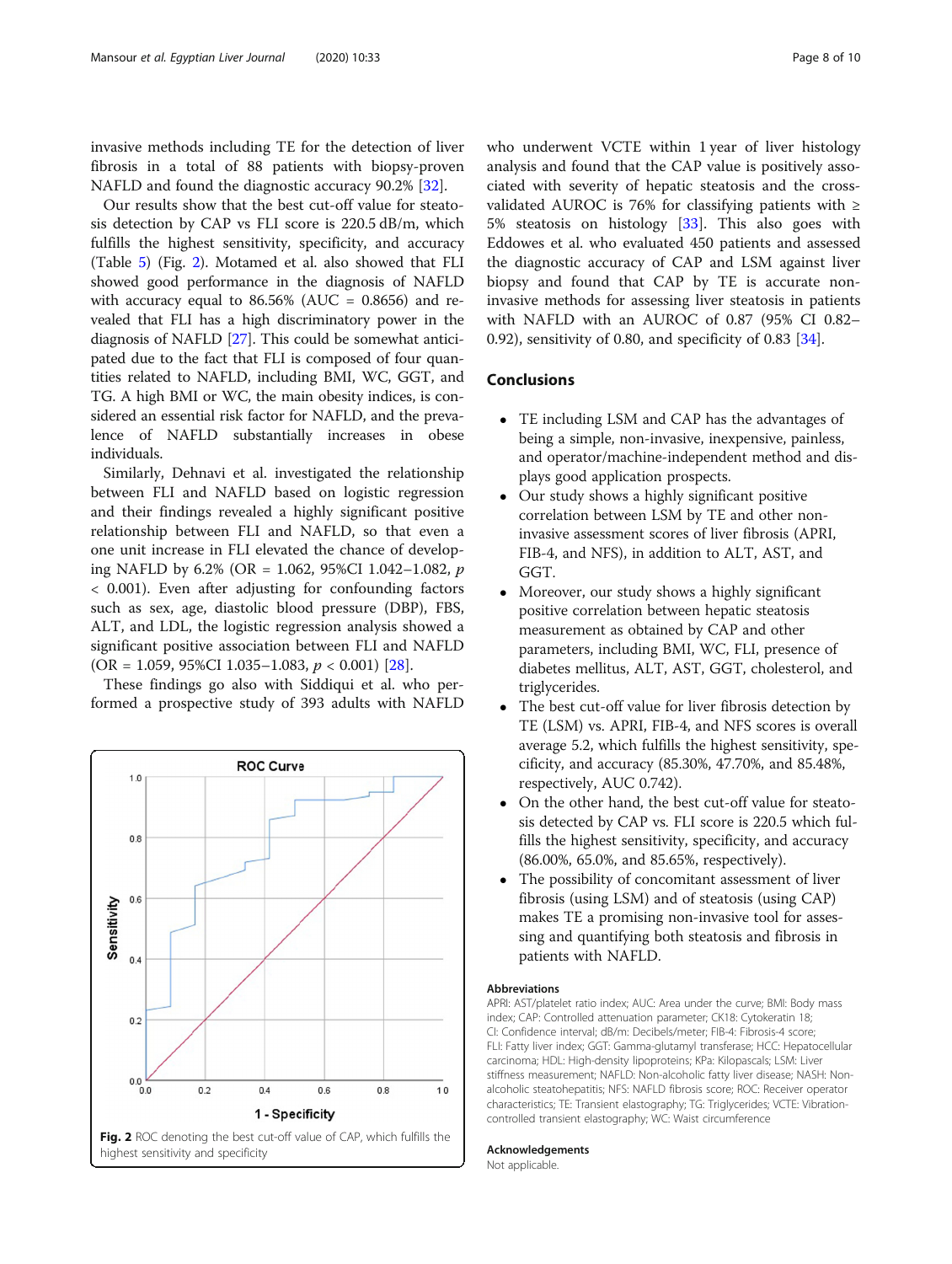### <span id="page-8-0"></span>Authors' contributions

EB formulated the research idea, AM prepared the study design, shared in the interpretation of collected data, and shared in the revision of the manuscript. SB collected the research data. ME shared in interpretation and analysis of collected data. AA drafted the manuscript. AE revised and proofread the manuscript draft and shared in data analysis. The authors read and approved the final manuscript.

#### Funding

Not applicable.

## Availability of data and materials

All data used and/or analyzed during the current study are available from the corresponding author on reasonable request.

#### Ethics approval and consent to participate

All subjects involved in the study signed an informed written consent to participate. This study was performed in accordance with the standards of the ethical research committee of Ain Shams University (reference number: not applicable).

#### Consent for publication

Not applicable.

#### Competing interests

The authors declare that they have no competing interests.

#### Author details

<sup>1</sup>Gastroenterology and Hepatology Unit, Internal Medicine Department, Faculty of Medicine, Ain Shams University, Cairo, Egypt. <sup>2</sup>Hepatogastroenterology Department, Theodor Bilharz Research Institute, Cairo, Egypt.

## Received: 1 April 2020 Accepted: 1 July 2020 Published online: 22 September 2020

#### References

- Younossi ZM, Koenig AB, Abdelatif D, et al (2016) Global epidemiology of nonalcoholic fatty liver disease—meta-analytic assessment of prevalence, incidence, and outcomes. Hepatology 64:73–84. [https://doi.org/10.1002/hep.](https://doi.org/10.1002/hep.28431) [28431](https://doi.org/10.1002/hep.28431)
- 2. Wong RJ, Aguilar M, Cheung R, et al (2015) Nonalcoholic steatohepatitis is the second leading etiology of liver disease among adults awaiting liver transplantation in the United States. Gastroenterology 148:547–555. [https://](https://doi.org/10.1053/j.gastro.2014.11.039) [doi.org/10.1053/j.gastro.2014.11.039](https://doi.org/10.1053/j.gastro.2014.11.039)
- 3. Angulo P, Kleiner DE, Dam-Larsen S, et al (2015) Liver fibrosis, but no other histologic features, is associated with long-term outcomes of patients with nonalcoholic fatty liver disease. Gastroenterology 149:389-397.e10. [https://](https://doi.org/10.1053/j.gastro.2015.04.043) [doi.org/10.1053/j.gastro.2015.04.043](https://doi.org/10.1053/j.gastro.2015.04.043)
- 4. Younossi Z, Anstee QM, Marietti M et al (2018) Global burden of NAFLD and NASH: trends, predictions, risk factors and prevention. Nat Rev Gastroenterol Hepatol 15:11–20
- 5. Wong RJ, Cheung R, Ahmed A (2014) Nonalcoholic steatohepatitis is the most rapidly growing indication for liver transplantation in patients with hepatocellular carcinoma in the U.S. Hepatology 59:2188–2195. [https://doi.](https://doi.org/10.1002/hep.26986) [org/10.1002/hep.26986](https://doi.org/10.1002/hep.26986)
- 6. Vuppalanchi R, Siddiqui MS, Van Natta ML, et al (2018) Performance characteristics of vibration-controlled transient elastography for evaluation of nonalcoholic fatty liver disease. Hepatology 67:134–144. https://doi.org/ <https://doi.org/10.1002/hep.29489>
- 7. Petta S, Wong VWS, Cammà C, et al (2017) Improved noninvasive prediction of liver fibrosis by liver stiffness measurement in patients with nonalcoholic fatty liver disease accounting for controlled attenuation parameter values. Hepatology 65:1145–1155. <https://doi.org/10.1002/hep.28843>
- 8. Fallatah HI (2014) Noninvasive biomarkers of liver fibrosis: an overview. Adv Hepatol 2014:1–15. <https://doi.org/10.1155/2014/357287>
- 9. Marchesini G, Day CP, Dufour JF et al (2016) EASL-EASD-EASO clinical practice guidelines for the management of non-alcoholic fatty liver disease. Obes Facts 9:65–90
- 10. Sobhonslidsuk A, Pulsombat A, Kaewdoung P, Petraksa S (2015) Nonalcoholic fatty liver disease (NAFLD) and significant hepatic fibrosis defined

by non-invasive assessment in patients with type 2 diabetes. Asian Pacific J Cancer Prev 16:1789–1794. <https://doi.org/10.7314/APJCP.2015.16.5.1789>

- 11. Mueller S, Durango E, Dietrich C, et al (2013) Direct comparison of the FibroScan XL and M probes for assessment of liver fibrosis in obese and nonobese patients. Hepatic Med Evid Res 5:43. [https://doi.org/10.2147/](https://doi.org/10.2147/hmer.s45234) [hmer.s45234](https://doi.org/10.2147/hmer.s45234)
- 12. Sasso M, Audière S, Kemgang A, et al (2016) Liver steatosis assessed by controlled attenuation parameter (CAP) measured with the XL probe of the FibroScan: a pilot study assessing diagnostic accuracy. Ultrasound Med Biol 42:92–103. <https://doi.org/10.1016/j.ultrasmedbio.2015.08.008>
- 13. Kwok R, Choi KC, Wong GLH, et al (2016) Screening diabetic patients for non-alcoholic fatty liver disease with controlled attenuation parameter and liver stiffness measurements: a prospective cohort study. Gut 65:1359–1368. <https://doi.org/10.1136/gutjnl-2015-309265>
- 14. Tapper EB, Challies T, Nasser I, et al (2016) The performance of vibration controlled transient elastography in a US cohort of patients with nonalcoholic fatty liver disease. Am J Gastroenterol 111:677–684. [https://doi.](https://doi.org/10.1038/ajg.2016.49) [org/10.1038/ajg.2016.49](https://doi.org/10.1038/ajg.2016.49)
- 15. Chalasani N, Younossi Z, Lavine JE, et al (2018) The diagnosis and management of nonalcoholic fatty liver disease: practice guidance from the American Association for the Study of Liver Diseases. Hepatology 67:328– 357. <https://doi.org/10.1002/hep.29367>
- 16. Fallatah HI, Akbar HO, Fallatah AM (2016) FibroScan compared to FIB-4, APRI, and AST/ALT ratio for assessment of liver fibrosis in Saudi patients with nonalcoholic fatty liver disease. Hepat Mon 16:. [https://doi.org/10.5812/](https://doi.org/10.5812/hepatmon.38346) [hepatmon.38346](https://doi.org/10.5812/hepatmon.38346)
- 17. de Lédinghen V, Vergniol J, Foucher J, et al (2012) Non-invasive diagnosis of liver steatosis using controlled attenuation parameter (CAP) and transient elastography. Liver Int 32:911–918. [https://doi.org/10.1111/j.1478-3231.2012.](https://doi.org/10.1111/j.1478-3231.2012.02820.x) [02820.x](https://doi.org/10.1111/j.1478-3231.2012.02820.x)
- 18. Wai CT, Greenson JK, Fontana RJ, et al (2003) A simple noninvasive index can predict both significant fibrosis and cirrhosis in patients with chronic hepatitis C. Hepatology 38:518–526. <https://doi.org/10.1053/jhep.2003.50346>
- 19. Vallet-Pichard A, Mallet V, Nalpas B, et al (2007) FIB-4: an inexpensive and accurate marker of fibrosis in HCV infection. Comparison with liver biopsy and FibroTest Hepatology 46:32–36. <https://doi.org/10.1002/hep.21669>
- 20. Angulo P, Hui JM, Marchesini G, et al (2007) The NAFLD fibrosis score: a noninvasive system that identifies liver fibrosis in patients with NAFLD. Hepatology 45:846–854. <https://doi.org/10.1002/hep.21496>
- 21. Bedogni G, Bellentani S, Miglioli L, et al (2006) The fatty liver index: a simple and accurate predictor of hepatic steatosis in the general population. BMC Gastroenterol 6:33. <https://doi.org/10.1186/1471-230X-6-33>
- 22. Sumida Y, Nakajima A, Itoh Y (2014) Limitations of liver biopsy and noninvasive diagnostic tests for the diagnosis of nonalcoholic fatty liver disease/nonalcoholic steatohepatitis. World J Gastroenterol 20:475–485
- 23. Boursier J, Vergniol J, Guillet A, et al (2016) Diagnostic accuracy and prognostic significance of blood fibrosis tests and liver stiffness measurement by FibroScan in non-alcoholic fatty liver disease. J Hepatol 65: 570–578. <https://doi.org/10.1016/j.jhep.2016.04.023>
- 24. Samy K, Abdel Hameed K, Samir D, et al (2017) Study of fibrotest, NAFLD fibrosis score and transient elastography as non-invasive tools of liver fibrosis in patients with non-alcoholic fatty liver disease. Ain Shams University
- 25. Fabrellas N, Hernández R, Graupera I, et al (2018) Prevalence of hepatic steatosis as assessed by controlled attenuation parameter (CAP) in subjects with metabolic risk factors in primary care. A population-based study. PLoS One 13:. <https://doi.org/10.1371/journal.pone.0200656>
- 26. Mansour A, Mohajeri-Tehrani MR, Samadi M, et al (2019) Risk factors for non-alcoholic fatty liver disease-associated hepatic fibrosis in type 2 diabetes patients. Acta Diabetol 56:1199–1207. [https://doi.org/10.1007/](https://doi.org/10.1007/s00592-019-01374-x) [s00592-019-01374-x](https://doi.org/10.1007/s00592-019-01374-x)
- 27. Motamed N, Sohrabi M, Ajdarkosh H, et al (2016) Fatty liver index vs waist circumference for predicting non-alcoholic fatty liver disease. World J Gastroenterol 22:3023–3030. <https://doi.org/10.3748/wjg.v22.i10.3023>
- 28. Dehnavi Z, Razmpour F, Naseri MB, et al (2018) Fatty liver index (FLI) in predicting non-alcoholic fatty liver disease (NAFLD). Hepat Mon 18:. [https://](https://doi.org/10.5812/hepatmon.63227) [doi.org/10.5812/hepatmon.63227](https://doi.org/10.5812/hepatmon.63227)
- 29. Kolhe KM, Amarapurkar A, Parikh P, et al (2019) Aspartate transaminase to platelet ratio index (APRI) but not FIB-5 or FIB-4 is accurate in ruling out significant fibrosis in patients with non-alcoholic fatty liver disease (NAFLD) in an urban slum-dwelling population. BMJ Open Gastroenterol 6:. [https://](https://doi.org/10.1136/bmjgast-2019-000288) [doi.org/10.1136/bmjgast-2019-000288](https://doi.org/10.1136/bmjgast-2019-000288)